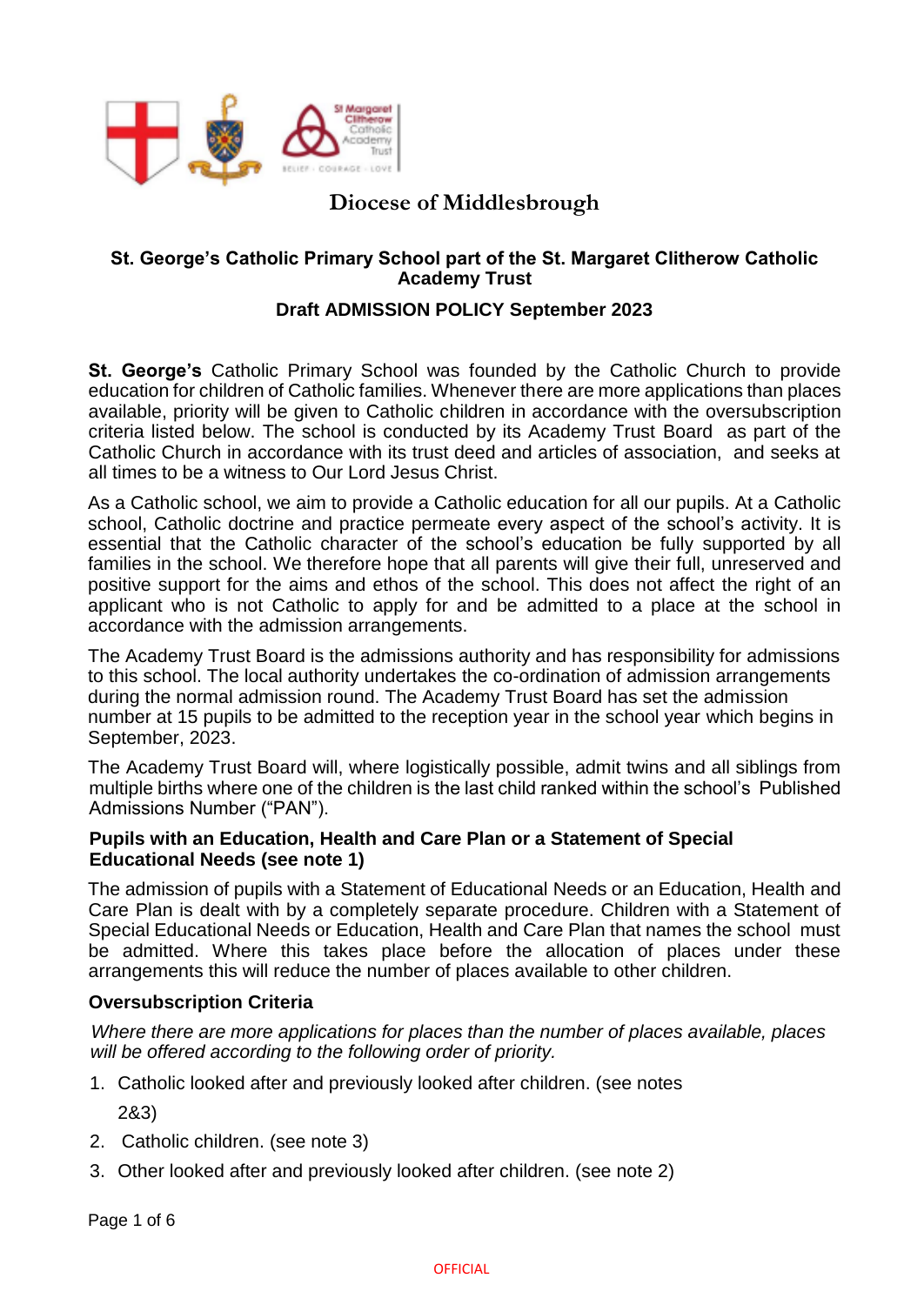4. Children of other Christian denominations whose membership is evidenced by a minister of religion. (see note 4)

5. Other children of members of academy staff who have been employed at the academy for two or more years at the time at which the application for admission to the academy is made.

## 6. Any other children.

## *Within each of the categories listed above, the following provisions will be applied in the following order.*

(i) The attendance of a brother or sister at the school at the time of enrolment will increase the priority of an application within each category so that the application will be placed at the top of the category in which the application is made (see note 5).

#### **Tie Break**

Priority will be given to children living closest to the school determined by the shortest distance. Distances are calculated using the local authority's computerised measuring system on the following basis. The measurement is made from a fixed point within the dwelling, as identified by Ordnance Survey, to the nearest school entrance using footpaths and roads. In the event of distances being the same for two or more children where this would determine the last place to be allocated, random allocation will be carried out and supervised by a person independent of the school. All the names will be entered into a hat and the required number of names will be drawn out.

#### **Application Procedures and Timetable**

To apply for a place at this school in the normal admission round, you must complete a Common Application Form available from the local authority in which you live. You are also requested to complete the Supplementary Information Form attached to this policy if you wish to apply under oversubscription criteria 1 to 2 or 4. The Supplementary Information Form should be returned to The Headteacher, St. George's RC Primary School, Overdale, Eastfield, Scarborough, YO11 3RE. Email: admin@stgs.smccat.org.uk by 15<sup>th</sup> January 2023.

You will be advised of the outcome of your application on  $16<sup>th</sup>$  April or the next working day, by the local authority on our behalf. If you are unsuccessful (unless your child gained a place at a school you ranked higher) you will be informed of the reasons, related to the oversubscription criteria listed above, and you have the right of appeal to an independent appeal panel.

*If you do not provide the information required in the SIF and return it by the closing*  date, together with all supporting documentation, your child will not be placed in *criteria 1 to 2 or 4 , and this is likely to affect your child's chance of being offered a place.* 

**All applications which are submitted on time will be considered at the same time and after the closing date for admissions which is 15th January 2023.** 

## **Late Applications**

Late applications will be administered in accordance with your home Local Authority Primary Co-ordinated Admissions Scheme. You are encouraged to ensure that your application is received on time.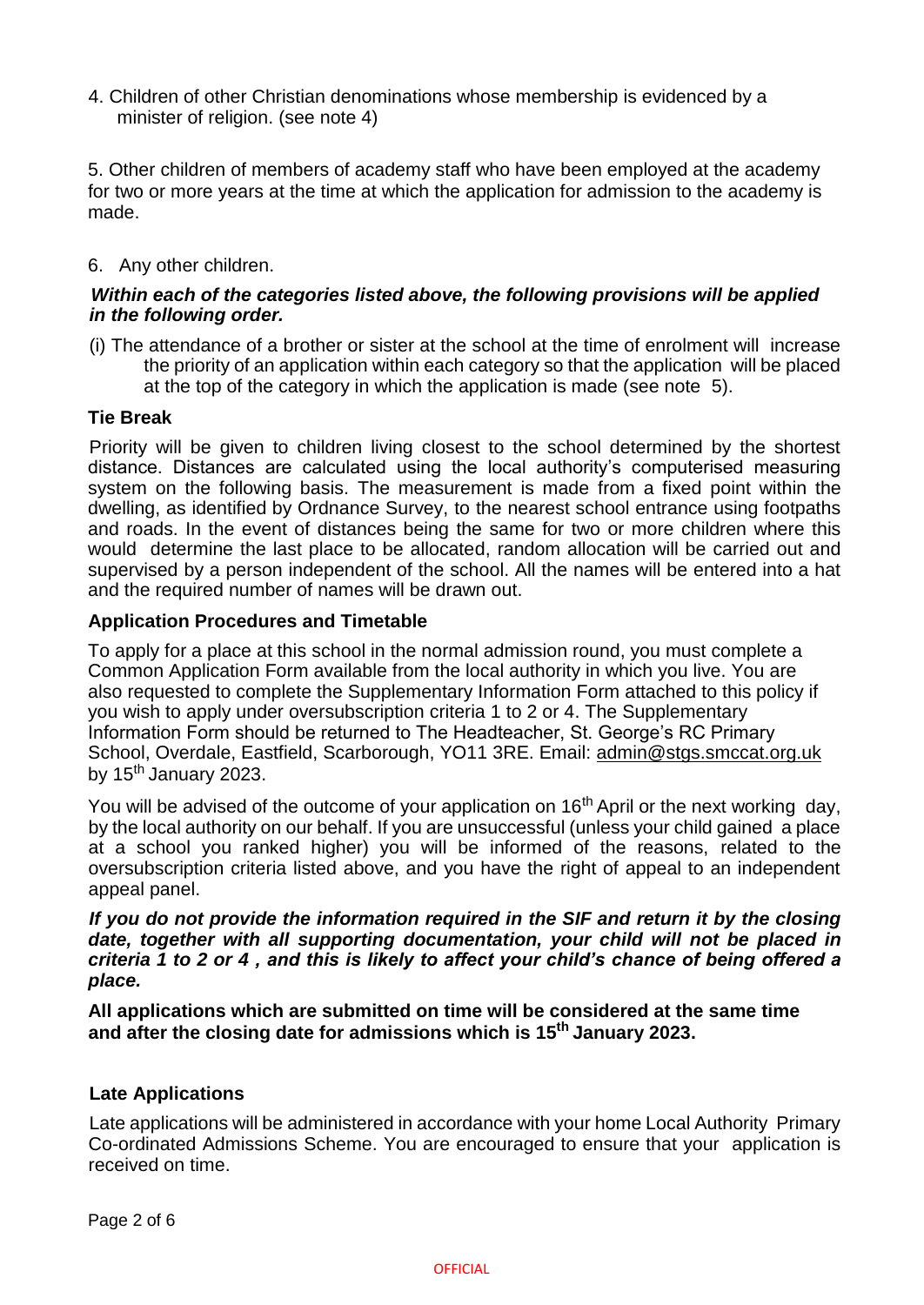# **Admission of Children Below Compulsory School Age and Deferred Entry**

A child is entitled to a full-time place in the September following their fourth birthday. A child's parents may defer the date at which their child, below compulsory school age, is admitted to the school, until later in the school year but not beyond the point at which they reach compulsory school age, or beyond the beginning of the final term of the school year for which an offer was made. A child may take up a part-time place until later in the school year, but not beyond the point at which the child reaches compulsory school age. Upon receipt of the offer of a place a parent should notify the school, as soon as possible, that they wish to either defer their child's entry to the school or take up a part-time place.

#### **Admission of Children outside their Normal Age Group**

A request may be made for a child to be admitted outside of their normal age group, for example, if the child is gifted and talented or has experienced problems such as ill health. In addition, the parents of a summer born child, i.e. a child born between 1<sup>st</sup> April and 31<sup>st</sup> August, may request that the child be admitted out of their normal age group, to reception rather than year 1.

Any such request should be made in writing to **The Governance Officer, The Raylor Centre, James Street, York, YO10 3DW or Email governance@smccat.org.uk** at the same time as the admission application is made. The Academy Trust Board will make its decision about the request based on the circumstances of each case and in the best interests of the child. In addition to taking into account the views of the head teacher, including the head teacher's statutory responsibility for the internal organisation, management and control of the school, the Academy Trust Board will take into account the views of the parents and of appropriate medical and education professionals, as appropriate.

#### **Waiting Lists**

In addition to their right of appeal, unsuccessful children will be offered the opportunity to be placed on a waiting list. This waiting list will be maintained in order of the oversubscription criteria set out above and *not* in the order in which applications are received or added to the list. Waiting lists for admission will operate throughout the school year. The waiting list will be held open until **July 2024 (end of term date to be confirmed).**

#### **Inclusion in the school's waiting list does not mean that a place will eventually become available.**

#### **In-Year Applications**

An application can be made for a place for a child at any time outside the admission round and the child will be admitted where there are available places. Application should be made **to the Local Authority by contacting The Admissions Team,** North Yorkshire County Council admissions www.northyorks.gov.uk/admissions. . If your application is based on over subscription criteria 1 to 2 or 4, we require that you also complete the school's Supplementary Information Form and return this to:. The Headteacher, St. George's RC Primary School, Overdale, Eastfield, Scarborough, YO11 3RE. Email: admin@stgs.smccat.org.uk at the same time as submitting your in-year application.

Where there are places available but more applications than places, the published oversubscription criteria, as set out above, will be applied.

If there are no places available, the child will be added to the waiting list (see above).

You will be advised of the outcome of your application in writing, and you have the right of appeal to an independent appeal panel.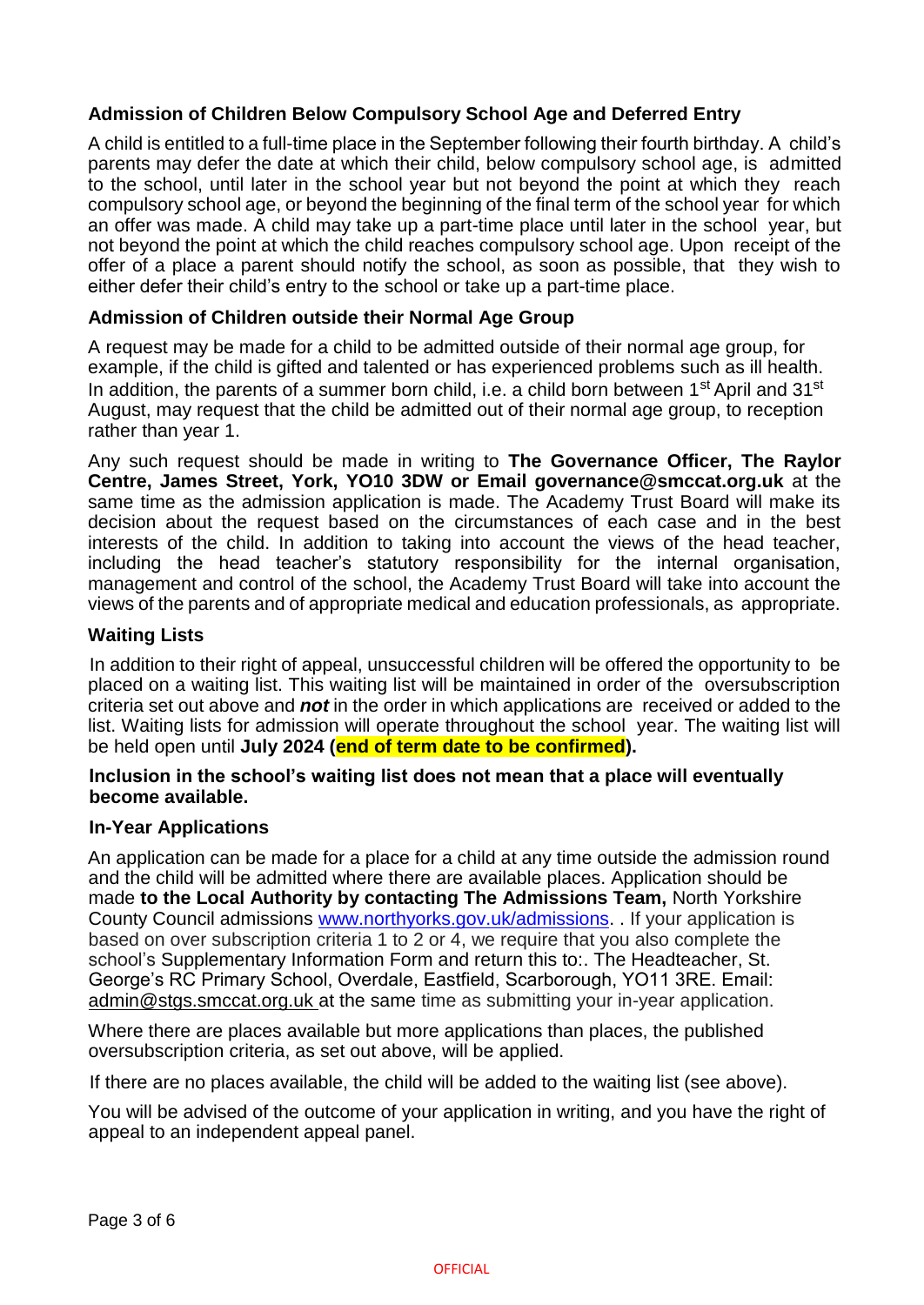## **Fair Access Protocol**

The school is committed to taking its fair share of children who are vulnerable and/or hard to place, as set out in locally agreed protocols. Accordingly, outside the normal admission round the governing body is empowered to give absolute priority to a child where admission is requested under any locally agreed protocol. The Academy Trust Board has this power, even when admitting the child would mean exceeding the published admission number (subject to the infant class size exceptions).

# **Nursery<sup>1</sup>**

For children attending the school's nursery, application to the reception class of the school must be made in the normal way, to the home local authority. Attendance at the school's nursery does not automatically guarantee that a place will be offered at the school.

#### **The Academy Trust Board reserves the right to withdraw the offer of a place or, where a child is already attending the school the place itself, where it is satisfied that the offer or place was obtained by deception.**

#### **Note 1**

A Statement of Special Educational Needs is a statement made by the local authority under section 324 of the Education Act 1996, specifying the special educational provision for a child. An Education, Health and Care Plan is a plan made by the local authority under section 37 of the Children and Families Act 2014, specifying the special educational provision required for a child.

## *Notes (these notes form part of the oversubscription criteria)*

2. A 'looked after child' has the same meaning as in section 22(1) of the Children Act 1989, and means any child who is (a) in the care of a local authority or (b) being provided with accommodation by them in the exercise of their social services functions (e.g. children with foster parents) at the time of making application to the school.

A 'previously looked after child' is a child who was looked after, but ceased to be so because he or she was adopted, or became subject to a child arrangements order or special guardianship order. Included in this definition are those children who appear (to the Academy Trust Board governing body) to have been in state care outside of England and who ceased to be in state care as a result of being adopted.

3. Catholic' means a member of a Church in full communion with the See of Rome. This includes the Eastern Catholic Churches. This will normally be evidenced by a certificate of baptism in a Catholic Church or a certificate of reception into the full communion of the Catholic Church. For the purposes of this policy, it includes a looked after child living with a family where at least one of the parents is Catholic.

For a child to be treated as Catholic, evidence of Catholic baptism or reception into the Church will be required. Those who have difficulty obtaining written evidence of baptism should contact their Parish Priest [who, after consulting with the Diocese, will decide how the question of baptism is to be resolved and how written evidence is to be produced in accordance with the law of the Church].

4. "children of other Christian denominations" means children who belong to other churches and ecclesial communities which, acknowledge God's revelation in Christ, confess the Lord Jesus Christ as God and Saviour according to the Scriptures, and, in obedience to God's will and in the power of the Holy Spirit commit themselves: to seek a deepening of their communion with Christ and with one another in the Church, which is his body; and to fulfil their mission to proclaim the Gospel by

Page 4 of 6